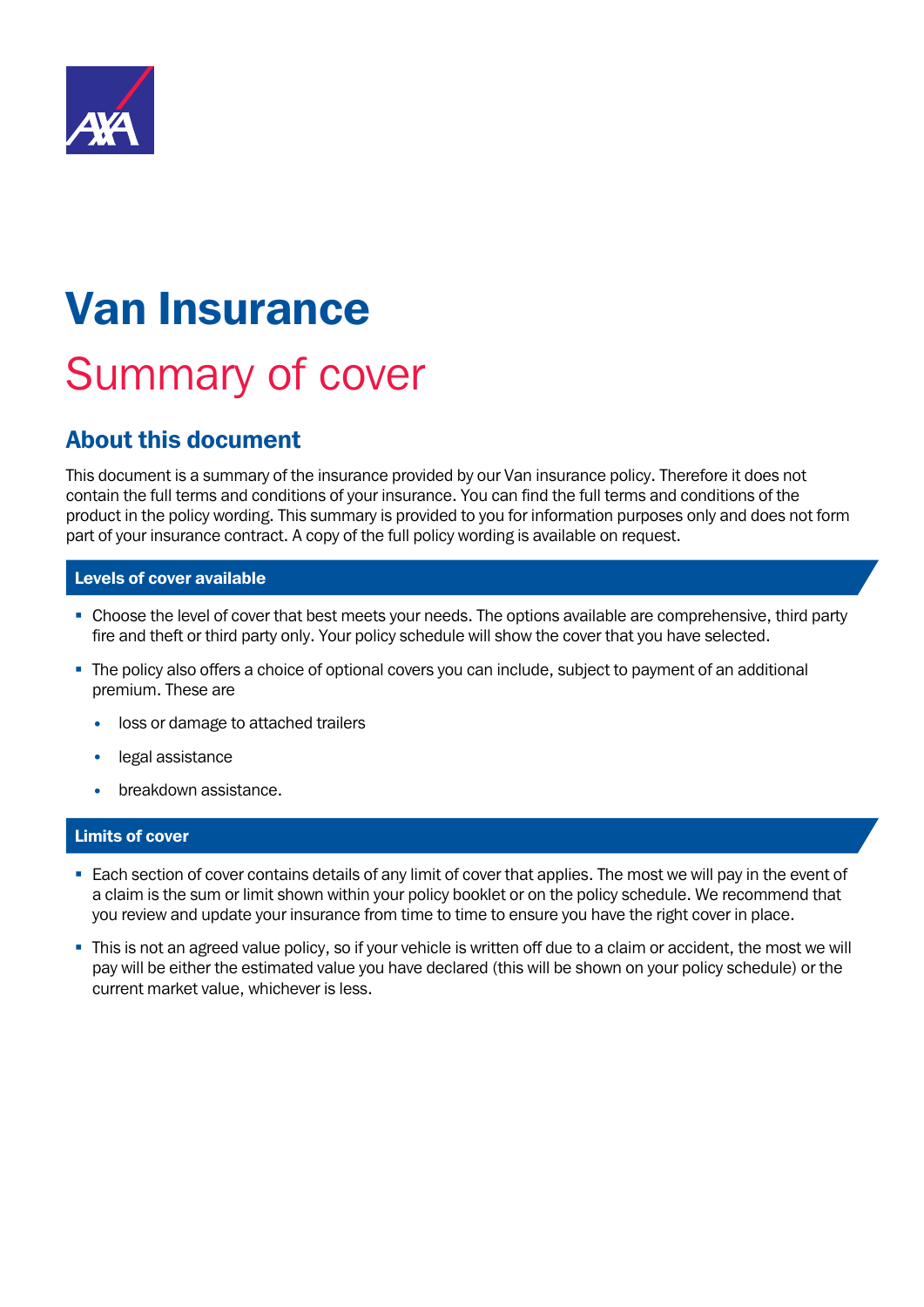The following significant features, benefits and limitations apply to all levels of cover.

| <b>Policy</b><br>section | <b>Feature or benefit</b>                                                                                                                      | <b>Significant limitations</b>                                                                                                                                                |
|--------------------------|------------------------------------------------------------------------------------------------------------------------------------------------|-------------------------------------------------------------------------------------------------------------------------------------------------------------------------------|
| $\mathbf 1$              | Unlimited cover for your legal liability for<br>death or injury to other people                                                                | £5 million limit (including legal costs) for<br>third party property damage.                                                                                                  |
|                          | Cover for your legal liability for damage to<br>other people's property due to an accident<br>involving your vehicle                           | In the event of a terrorist act, where there<br>is a legal liability under the Road Traffic<br>Acts, the most we will pay for third party                                     |
|                          | Cover for your legal fees and expenses in<br>defending the charge of manslaughter or<br>causing death by reckless driving                      | property damage (including legal costs) is<br>£5 million.                                                                                                                     |
|                          | Cover for your legal liability to third parties in<br>respect of a broken down vehicle that is being<br>towed by your vehicle                  |                                                                                                                                                                               |
| 5                        | You will be covered to the minimum legal<br>requirement for any unspecified trailer<br>attached to your vehicle                                | There is no cover provided in this section<br>for loss or damage to any trailer.                                                                                              |
| 9                        | Cover under the policy will continue while<br>your vehicle is in the hands of a motor trader                                                   |                                                                                                                                                                               |
| 11                       | Use of your vehicle in the EU, but outside<br>Great Britain, Northern Ireland, the Republic or<br>Ireland, the Channel Islands and Isle of Man | If you contact us before you travel, we will<br>provide full policy cover for journeys up to<br>93 days in any one period of insurance.                                       |
|                          |                                                                                                                                                | If you do not contact us before you travel,<br>then we will only provide the minimum<br>cover required by EU motor insurance<br>directives in the country you are travelling. |
|                          | Use of your vehicle outside EU                                                                                                                 | The provision of any policy cover is at our<br>discretion and an additional premium will<br>always apply.                                                                     |
|                          |                                                                                                                                                | You need to contact us before you travel<br>so that we can decide if we are able to<br>provide cover.                                                                         |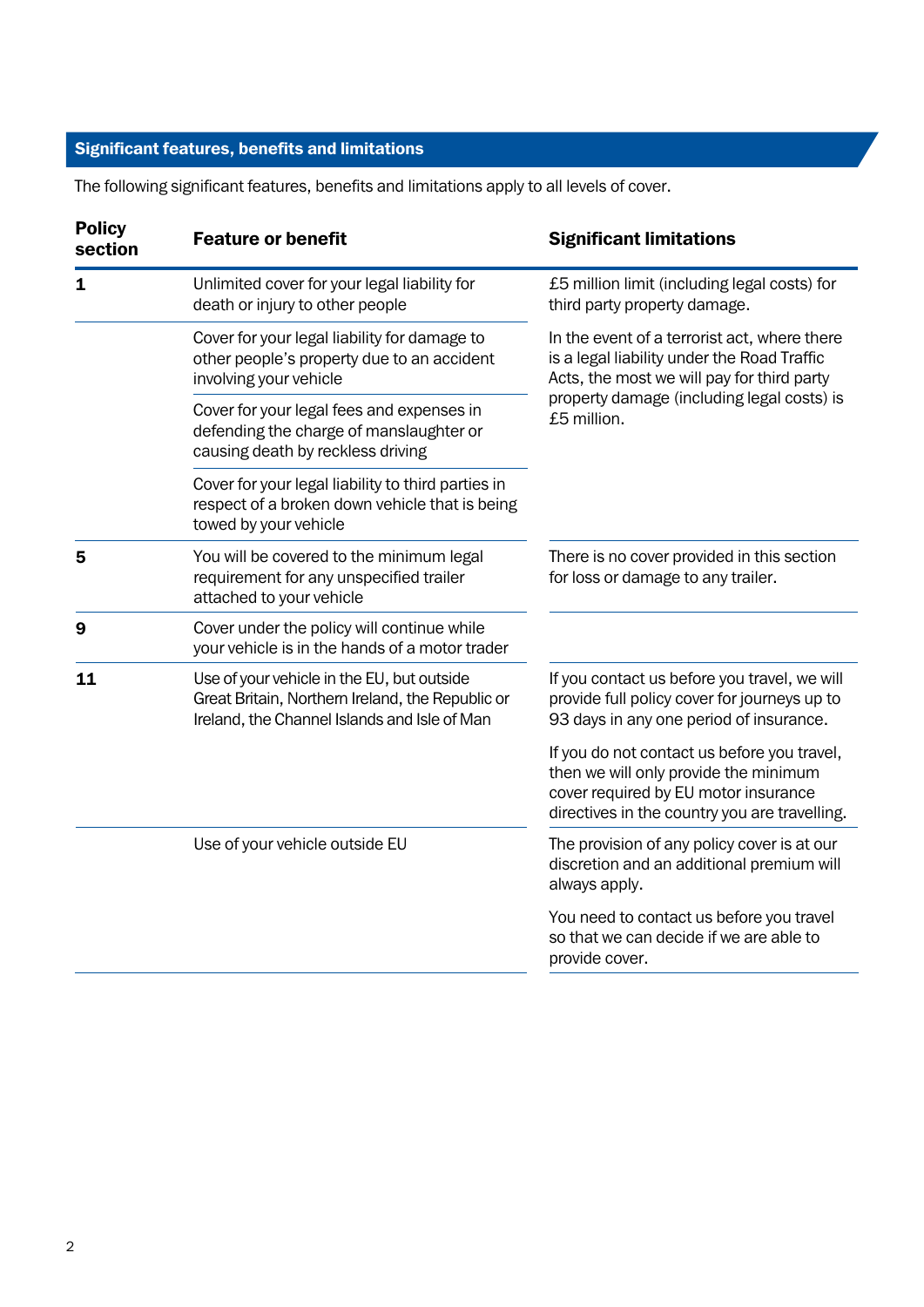| <b>Policy</b><br>section | <b>Feature or benefit</b>                                                                                                                                                                                                                                                                                      | <b>Significant limitations</b>                                                                                                                                                                             |
|--------------------------|----------------------------------------------------------------------------------------------------------------------------------------------------------------------------------------------------------------------------------------------------------------------------------------------------------------|------------------------------------------------------------------------------------------------------------------------------------------------------------------------------------------------------------|
| 12                       | We will include a no claims discount in your<br>renewal premium, which will increase for<br>every claim free year up to the maximum<br>entitlement                                                                                                                                                             | If you make one claim during the period<br>of insurance, the no claims discount you<br>receive will be reduced when it is time to<br>renew your policy.                                                    |
|                          |                                                                                                                                                                                                                                                                                                                | If you make two or more claims during<br>the period of insurance, you will not be<br>entitled to a no claims discount when it is<br>time to renew your policy.                                             |
|                          | You can pay an additional premium and<br>protect your no claims discount                                                                                                                                                                                                                                       | You must have earned at least 5 years no<br>claims discount, and not have had any<br>at-fault claims within the last 3 periods of<br>cover, to be able to qualify for no claims<br>discount protection.    |
|                          |                                                                                                                                                                                                                                                                                                                | Your no claims discount will still be<br>reduced according to the normal scale<br>when it is time to renew your policy if you<br>have made more than one claim during<br>the most recent period of cover.  |
|                          | Your no claims discount will not be reduced<br>at renewal if you are involved in an accident<br>with an uninsured driver                                                                                                                                                                                       | We must be able to establish that the<br>accident was not your fault.                                                                                                                                      |
|                          |                                                                                                                                                                                                                                                                                                                | You must be able to provide us with<br>the other vehicle's make, model and<br>registration number and the name<br>and address of the person driving the<br>other vehicle.                                  |
| 13                       | We offer a UK breakdown referral service<br>where we can arrange at your request for the<br>attendance of a vehicle recovery specialist<br>to provide roadside assistance or recovery of<br>your vehicle and passengers to the nearest<br>suitable garage or immediate destination in<br>the UK                | You are responsible for the direct<br>payment to the supplier for all costs of<br>goods and services supplied.                                                                                             |
|                          |                                                                                                                                                                                                                                                                                                                | The service is only provided while you are<br>in Great Britain, Northern Ireland, the<br>Republic of Ireland, the Channel Islands<br>and Isle of Man.                                                      |
|                          |                                                                                                                                                                                                                                                                                                                | Your vehicle must be regularly serviced in<br>line with the manufacturer's instructions.                                                                                                                   |
|                          | If your vehicle is immobilised following a<br>motor accident anywhere in the UK we will<br>arrange for the attendance of a vehicle<br>recovery specialist to provide roadside<br>assistance or recovery of your vehicle and<br>passengers to the nearest suitable garage or<br>immediate destination in the UK | There is no cover provided for any claim<br>while your vehicle                                                                                                                                             |
|                          |                                                                                                                                                                                                                                                                                                                | is carrying more passengers or towing<br>a<br>a greater weight than for which it<br>is was designed as stated in the<br>manufacturer's specifications or in any<br>event is carrying more than five people |
|                          |                                                                                                                                                                                                                                                                                                                | is being driven on unsuitable terrain.<br>b                                                                                                                                                                |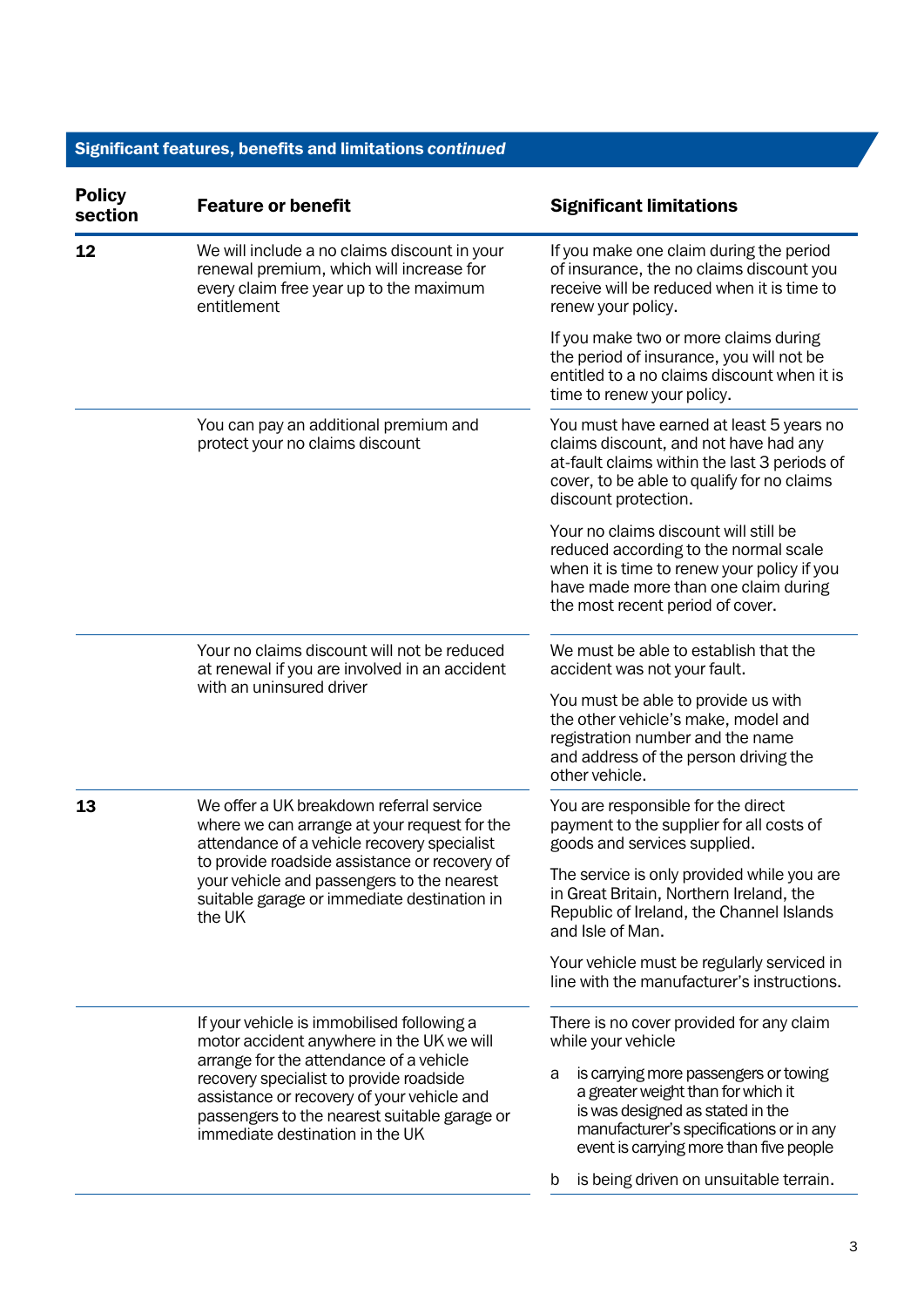| <b>Policy</b><br>section | <b>Feature or benefit</b>                                                                                                                                                                                                                                               | <b>Significant limitations</b>                                                                                                                                                                                                                                  |
|--------------------------|-------------------------------------------------------------------------------------------------------------------------------------------------------------------------------------------------------------------------------------------------------------------------|-----------------------------------------------------------------------------------------------------------------------------------------------------------------------------------------------------------------------------------------------------------------|
| 15                       | The most we will pay in costs for all claims<br>ш<br>arising out of any one event is £100,000                                                                                                                                                                           | There must be reasonable prospects<br>ш<br>of succeeding in your legal action at                                                                                                                                                                                |
|                          | Optional section - Legal assistance<br>ш                                                                                                                                                                                                                                | all times.                                                                                                                                                                                                                                                      |
|                          | We will pay up to £100,000 of your<br>legal costs to claim compensation after a<br>road accident that was not your fault and<br>which causes:                                                                                                                           | At any time before we agree that legal<br>proceedings need to be issued, we will<br>choose the legal representative. You can<br>only choose the legal representative if<br>we agree that legal proceedings need to<br>be issued or defended or if a conflict of |
|                          | your death or bodily injury                                                                                                                                                                                                                                             |                                                                                                                                                                                                                                                                 |
|                          | damage to your vehicle<br>ш                                                                                                                                                                                                                                             | interest arises.                                                                                                                                                                                                                                                |
|                          | damage to any personal property while in<br>ш<br>or on your vehicle                                                                                                                                                                                                     |                                                                                                                                                                                                                                                                 |
|                          | We will pay up to £100,000 to defend<br>u,<br>you if you are prosecuted for an offence<br>relating to you owning or using your vehicle.<br>We will also cover the legal costs of making<br>an appeal following a decision by a court in<br>respect of your legal action | The most we will pay in costs for all<br>claims arising out of any one event is<br>£100,000.                                                                                                                                                                    |
|                          | You can ring the Lawphone Legal Helpline<br>$\overline{\mathcal{M}}$<br>to get advice on any commercial legal<br>problem affecting your business. Lawphone is<br>open 24 hours a day, 365 days a year                                                                   | Lawphone legal advice is given in<br>accordance with the laws of Great Britain<br>and Northern Ireland and is only available<br>over the telephone.                                                                                                             |
| 16                       | Optional section - Breakdown assistance<br>ш<br>3 different levels of cover available:<br>×.<br>A - AXA Roadside<br>ш                                                                                                                                                   | The additional covers provided by<br>AXA Rescue and AXA Homestart are not<br>provided during the first 24 hours of your<br>cover starting.                                                                                                                      |
|                          | Covers breakdown of your vehicle more<br>ш<br>than 1 mile from home                                                                                                                                                                                                     | Roadside assistance is only provided<br>for up to one hour.                                                                                                                                                                                                     |
|                          | B-AXA Rescue<br>×.<br>In addition to the cover provided by<br>AXA Roadside this includes one of the                                                                                                                                                                     | We will not provide any cover for fuel<br>or any spare parts required to get your<br>vehicle moving.<br>You can only make a maximum of five<br>claims during any one period of insurance,<br>or two claims for a common fault on the                            |
|                          | following options:<br>onward transportation to the original<br>destination or to your home address, or                                                                                                                                                                  |                                                                                                                                                                                                                                                                 |
|                          | overnight accommodation, or<br>$\mathcal{L}_{\mathcal{A}}$                                                                                                                                                                                                              | same vehicle.                                                                                                                                                                                                                                                   |
|                          | 24 hour vehicle hire in the UK<br>×.                                                                                                                                                                                                                                    | Your vehicle must not be:                                                                                                                                                                                                                                       |
|                          | We will choose the most appropriate<br>×.<br>solution from these options.                                                                                                                                                                                               | longer than 5.1 metres, or<br>×.                                                                                                                                                                                                                                |
|                          |                                                                                                                                                                                                                                                                         | higher than 1.95 metres, or<br>×.                                                                                                                                                                                                                               |
|                          | C - AXA Rescue & Homestart<br>ш                                                                                                                                                                                                                                         | wider than 2.1 metres<br>×                                                                                                                                                                                                                                      |
|                          | In addition to the cover provided by AXA<br>Rescue this covers you within 1 mile from<br>your home                                                                                                                                                                      | Cover under this section is only<br>provided within the UK.                                                                                                                                                                                                     |
|                          |                                                                                                                                                                                                                                                                         | The hire vehicle we will provide is only<br>up to 1600cc and for a period of 24 hours.                                                                                                                                                                          |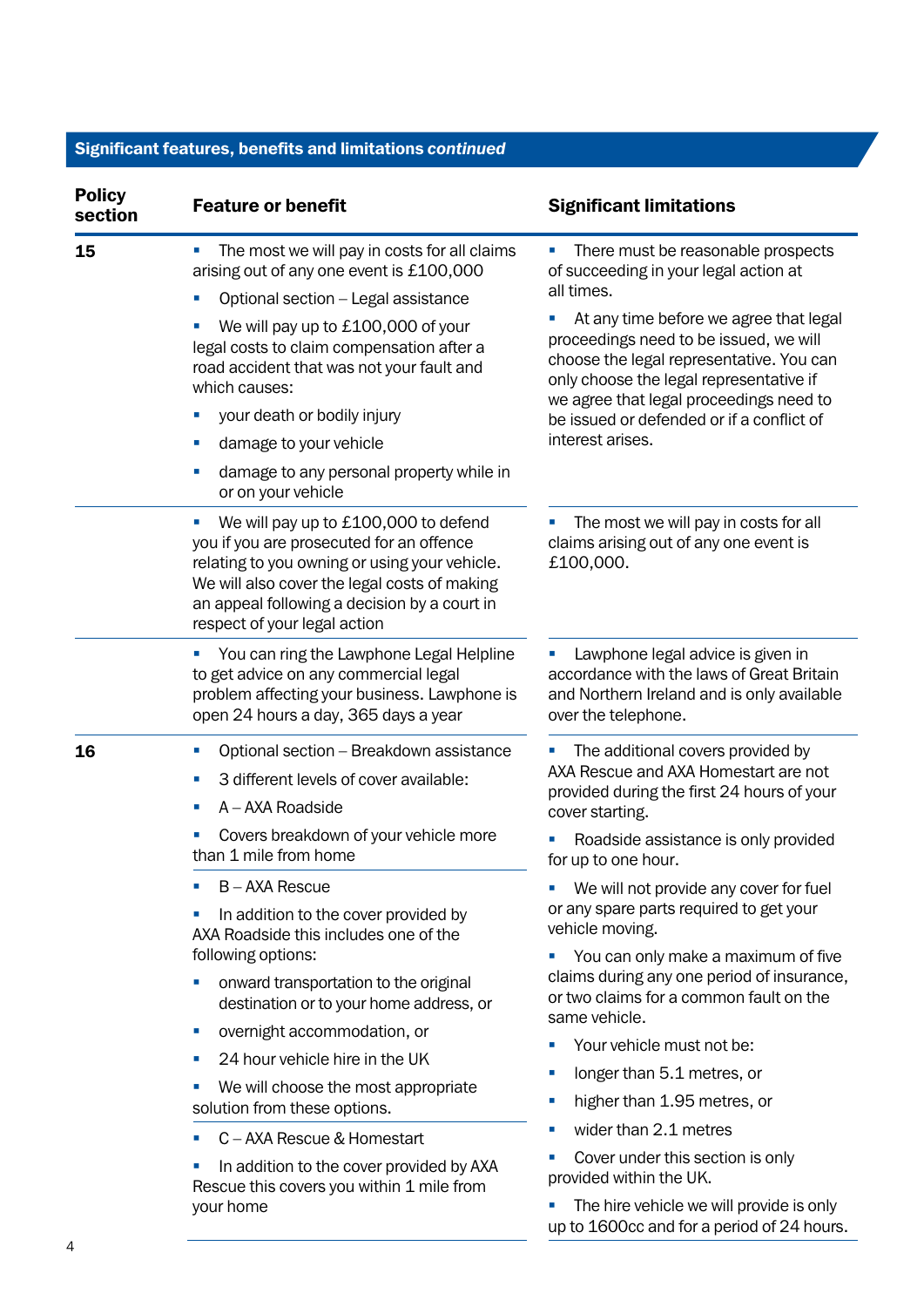The following significant features, benefits and limitations only apply to if you have comprehensive or third party fire and theft cover.

| <b>Policy</b><br>section | <b>Feature or benefit</b>                                                                                                                                                                                         | <b>Significant limitations</b>                                                                                                                                                        |
|--------------------------|-------------------------------------------------------------------------------------------------------------------------------------------------------------------------------------------------------------------|---------------------------------------------------------------------------------------------------------------------------------------------------------------------------------------|
| 2                        | Loss or damage to your own vehicle                                                                                                                                                                                | The most we will pay is the market value,<br>or your own estimated value, which will be<br>shown on your policy schedule, whichever<br>is less.                                       |
|                          |                                                                                                                                                                                                                   | Subject to excesses.                                                                                                                                                                  |
| 3                        | Fire and theft damage to your own vehicle                                                                                                                                                                         | The most we will pay is the market value,<br>or your own estimated value, which will be<br>shown on your policy schedule, whichever<br>is less.                                       |
|                          |                                                                                                                                                                                                                   | Loss or damage is restricted to loss as<br>a result of fire, self ignition, lightning,<br>explosion, theft or attempted theft only.                                                   |
|                          |                                                                                                                                                                                                                   | Subject to excesses.                                                                                                                                                                  |
|                          | Recovery and redelivery of your vehicle to the<br>nearest repairers and back to you following<br>repair after an accident covered by this policy                                                                  | When returning your vehicle, we will not<br>pay any more than the cost of returning<br>the vehicle to the address shown on your<br>policy schedule.                                   |
| 10                       | Loss or theft of keys                                                                                                                                                                                             | Up to £500 for each incident.                                                                                                                                                         |
|                          | Loss or damage to audio, navigational, phone<br>and entertainment equipment                                                                                                                                       | Unlimited cover for manufacturer's<br>standard fit.                                                                                                                                   |
|                          |                                                                                                                                                                                                                   | £500 limit applies for equipment that is<br>not manufacturer's standard fit.                                                                                                          |
|                          |                                                                                                                                                                                                                   | In both circumstances equipment must<br>be permanently fitted to the vehicle.                                                                                                         |
|                          |                                                                                                                                                                                                                   | If you have third party, fire and theft cover,<br>loss or damage is restricted to loss as<br>a result of fire, self ignition, lightning,<br>explosion, theft or attempted theft only. |
|                          | If following a claim for loss or damage to your<br>vehicle the repair costs exceed 60% of the<br>manufacturers list price (inc VAT), we will<br>replace your vehicle with a new one of the<br>same make and model | At the time of the claim, your vehicle<br>must be less than 6 months old and<br>you must have been the first and only<br>registered keeper.                                           |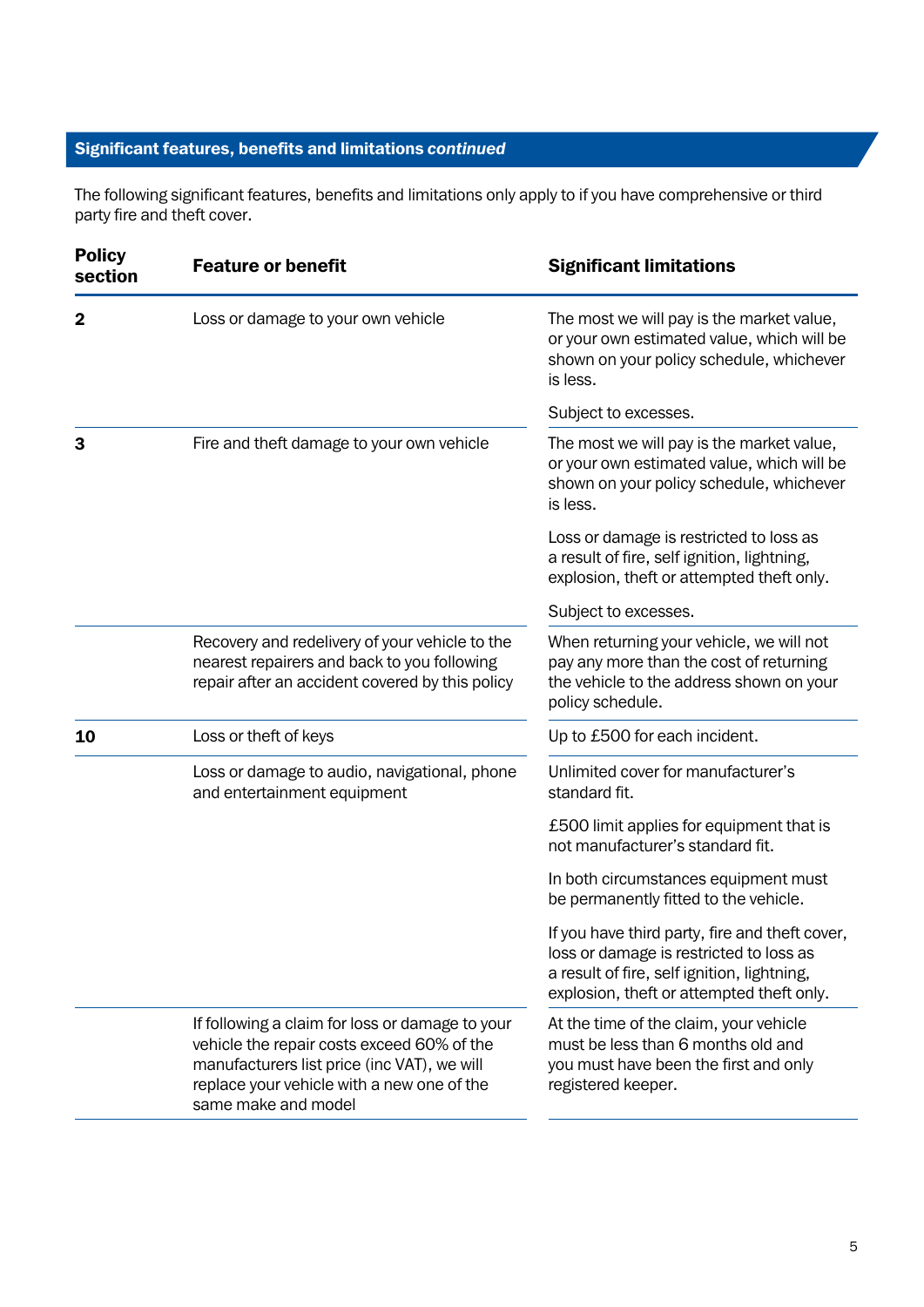| <b>Policy</b><br>section | <b>Feature or benefit</b>                                                                                                                                                                                  | <b>Significant limitations</b>                                                                                                                                 |
|--------------------------|------------------------------------------------------------------------------------------------------------------------------------------------------------------------------------------------------------|----------------------------------------------------------------------------------------------------------------------------------------------------------------|
| 4                        | Broken windscreen and window glass,<br>including any resulting scratched bodywork<br>due to broken windows or windscreens                                                                                  | £100 limit for repairs if you do not call<br>the Window and Window Breakage phone<br>number and use one of our authorised<br>windscreen replacement providers. |
|                          |                                                                                                                                                                                                            | Subject to excesses.                                                                                                                                           |
|                          | Dedicated telephone number for authorised<br>windows and windscreen repairers                                                                                                                              |                                                                                                                                                                |
| 6                        | Personal injury                                                                                                                                                                                            | Cover only applies to the driver of<br>your vehicle.                                                                                                           |
|                          |                                                                                                                                                                                                            | £5,000 is paid following death within<br>3 months of an injury, if this is directly<br>connected to an accident or claim that is<br>covered by the policy.     |
| $\overline{7}$           | If an incident occurs which is covered by<br>this policy we will pay medical expenses for<br>any person injured who is travelling in your<br>vehicle, including the driver, at the time of the<br>incident | Up to £250 in medical expenses is paid<br>for each person injured in your vehicle.                                                                             |
| 8                        | If your vehicle is involved in an accident, we<br>will pay for loss of or damage to personal<br>belongings in or on the vehicle                                                                            | Up to £250 for each incident.                                                                                                                                  |
| 10                       | If you fill your vehicle with the wrong type<br>of fuel, we will pay for the costs of either<br>draining and flushing your vehicle, or<br>recovering it to the nearest repairer                            | Up to £250 for each incident.<br>No cover is provided within the first<br>14 days of your policy start date.<br>No cover is provided for any mechanical or     |
|                          |                                                                                                                                                                                                            | component damage to your vehicle.                                                                                                                              |
| 14                       | Optional section - Loss or damage to<br>attached trailers                                                                                                                                                  | The most we will pay is the market value<br>of any trailer at the time of loss.                                                                                |
|                          | We will pay up to £5,000 for loss or damage<br>to any trailer attached to your vehicle                                                                                                                     | Subject to excesses.                                                                                                                                           |

The following significant features, benefits and limitations only apply if you have comprehensive cover.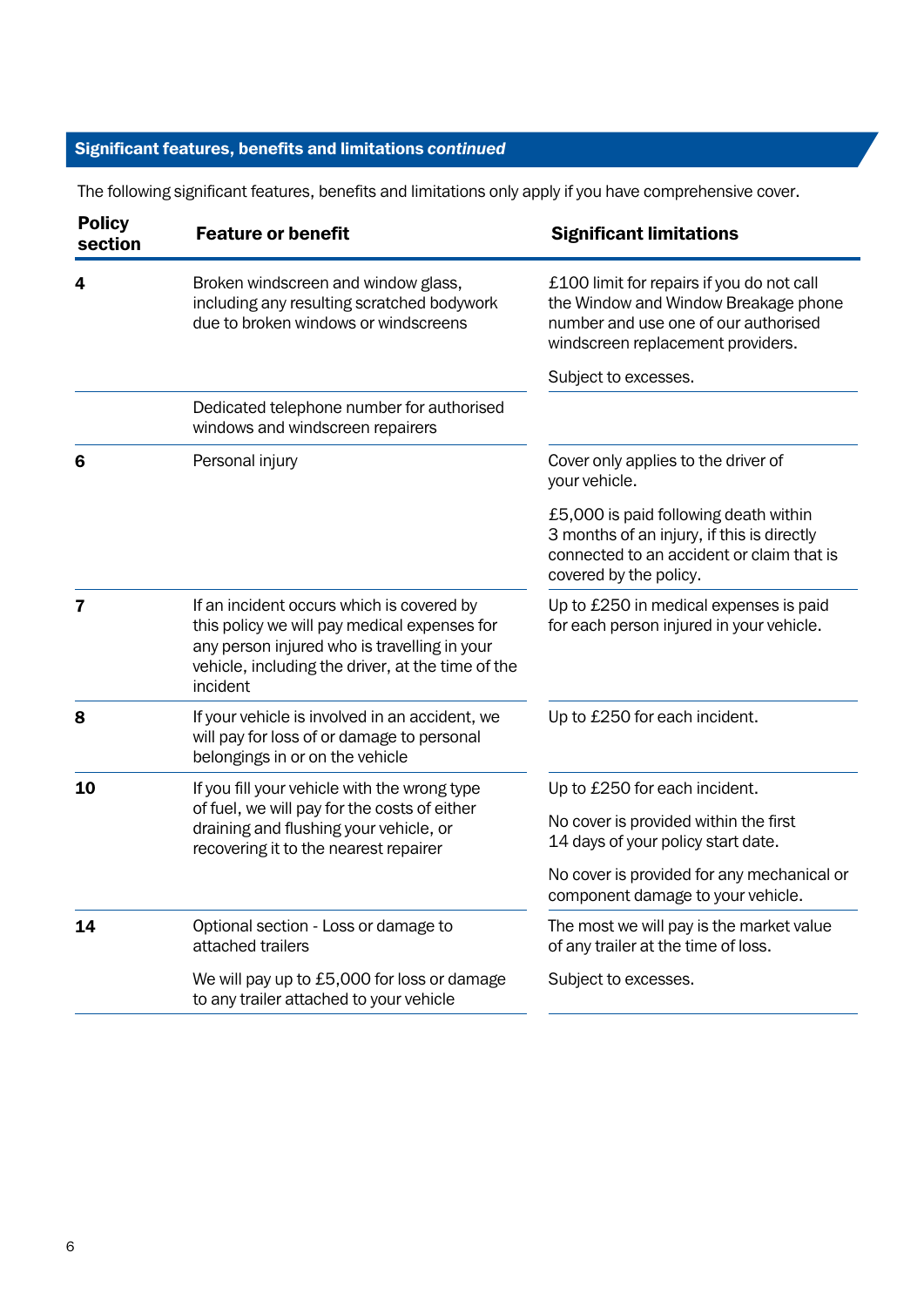#### Significant or unusual exclusions and limits

As this document is a summary of the insurance provided, the following is not a list of every exclusion that applies. You can find details of all the exclusions in the policy documents.

| <b>Exclusion, condition or limit</b>                                                                                                                                                    | <b>Policy section(s)</b> |
|-----------------------------------------------------------------------------------------------------------------------------------------------------------------------------------------|--------------------------|
| We will not pay for financial loss as the result of depreciation, wear and tear or loss<br>of use of your vehicle                                                                       | 2, 3                     |
| We will not pay for mechanical or electrical breakdown, failure or breakages                                                                                                            | 2, 3                     |
| We will not pay for loss or damage of your vehicle where its possession has been<br>obtained by fraud, trick or false pretence                                                          | 2, 3                     |
| We will not pay for loss or damage as the result of theft if the ignition, entry or<br>immobilisation key(s) has been left in or on the vehicle                                         | 3                        |
| We will not pay for loss or damage to any trailer which is being towed for payment<br>or reward                                                                                         | 5, 14                    |
| We will not pay for loss or damage to any broken down vehicle which is being<br>towed by your vehicle                                                                                   | 5, 14                    |
| We will not pay for any loss or damage to any property in or on any trailer or broken<br>down vehicle being towed by your vehicle                                                       | 5, 14                    |
| We will not pay if death arises as the result of suicide, attempted suicide,<br>alcoholism or drug addiction contributes to or speeds up such death                                     | 6                        |
| We will not pay for loss or damage to money, stamps, tickets, documents,<br>securities, goods, tools or samples carried in or on your vehicle for trade purposes                        | 8                        |
| We will not pay for loss as a result of wear, tear and loss of value of any personal<br>belongings                                                                                      | 8                        |
| We will not pay for loss or damage to any trailer while it is attached to any vehicle<br>other than your vehicle                                                                        | 14                       |
| We will not pay any costs that we have not agreed to in writing                                                                                                                         | 15                       |
| We will not pay the costs arising from any prosecution relating to driving while<br>under the influence of drink or drugs                                                               | 15                       |
| We will not accept any claims you report to us more than six months after the<br>event that caused the dispute happened                                                                 | 15                       |
| We will not pay the costs arising from any prosecution relating to driving without<br>insurance, a valid driving licence, road fund licence or MOT (where these are<br>required by law) | 15                       |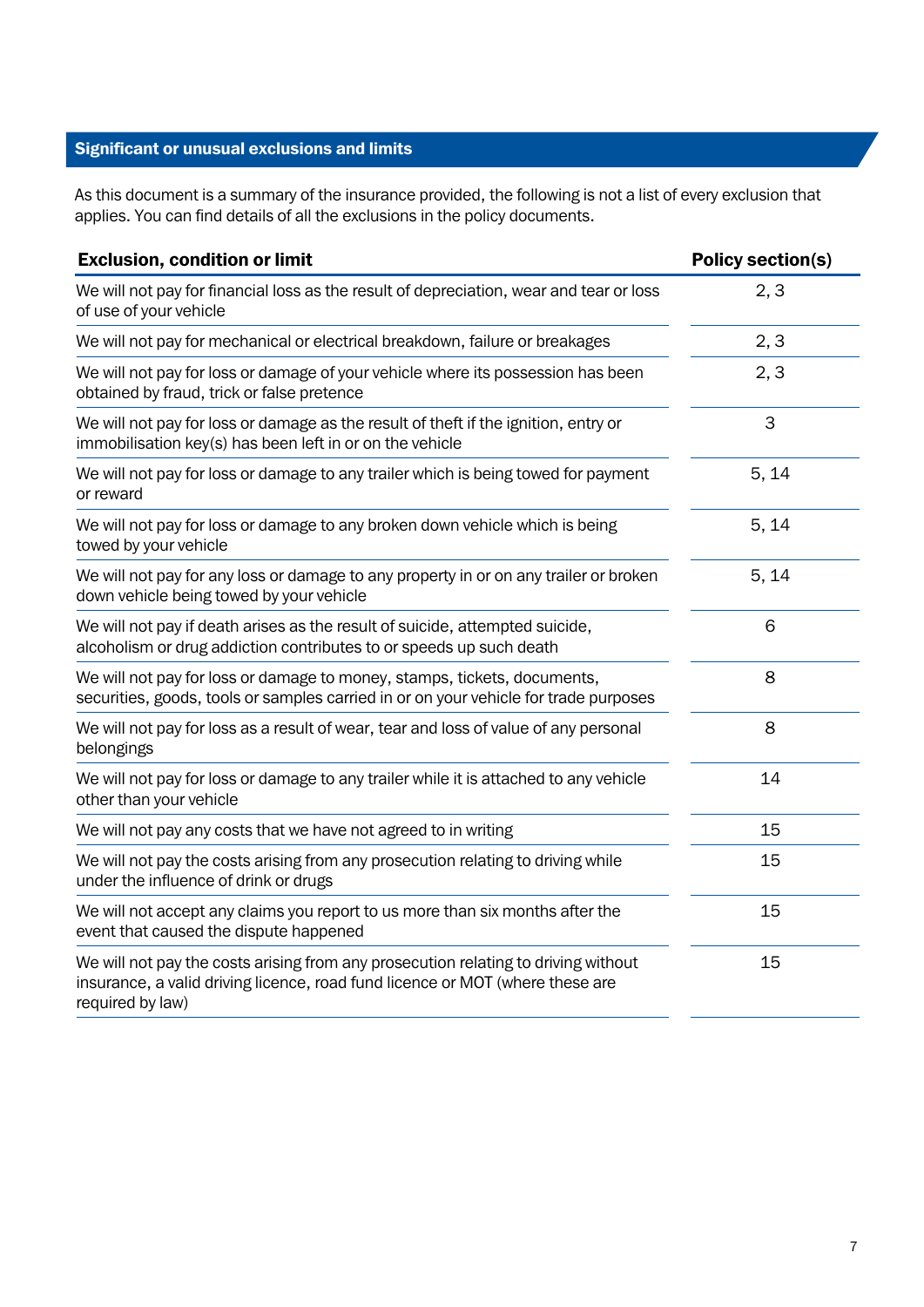#### Significant or unusual exclusions and limits *continued*

| <b>Exclusion, condition or limit</b>                                                                                                                                                                                         | <b>Policy section(s)</b> |
|------------------------------------------------------------------------------------------------------------------------------------------------------------------------------------------------------------------------------|--------------------------|
| We will not pay for any breakdown that happens within the first 24 hours after you<br>take out cover, other than for roadside assistance                                                                                     | 16                       |
| We will not pay the breakdown costs of any vehicle that has not been maintained<br>in accordance with the manufacturer's recommendations                                                                                     | 16                       |
| There is no cover for earthquake, riot or civil commotion outside of England,<br>Scotland, Wales, the Isle of Man or the Channel Islands                                                                                     | Sections $2 - 16$        |
| We will not pay for any claim arising out of a contract you have with another<br>person or organisation                                                                                                                      | All sections             |
| There is no cover if your vehicle is being driven by anyone who is under the<br>influence of drink or drugs at the time of any accident                                                                                      | All sections             |
| If you choose not to have your vehicle repaired by one of our approved repairers<br>following a claim for loss or damage, the most we will pay is the amount that our<br>approved repairer would have charged for the repair | All sections             |
| There is no cover while your vehicle is being driven by anyone who is disqualified<br>from driving or has never held a driving licence                                                                                       | All sections             |
| We will not pay for any claim arising out of the carriage of hazardous goods in<br>your vehicle                                                                                                                              | All sections             |
| There is no cover while your vehicle is airside on any airport or airfield premises                                                                                                                                          | All sections             |
| There is no cover for radioactive contamination, war risks, pollution &<br>contamination                                                                                                                                     | All sections             |

#### Standard excesses

| <b>Section</b>                                                                                                                               | <b>Standard excess</b>                                                                                            |
|----------------------------------------------------------------------------------------------------------------------------------------------|-------------------------------------------------------------------------------------------------------------------|
| Each and every claim for loss or damage to your vehicle<br>and/or attached trailer (including loss by fire, theft and/or<br>attempted theft) | £150 if the class of use is carriage of<br>own goods only and/or social, domestic,<br>pleasure and commuting only |
|                                                                                                                                              | £250 if the class of use includes<br>haulage, delivery or courier services                                        |
| All other claims involving:                                                                                                                  |                                                                                                                   |
| · glass/windscreen replacement                                                                                                               | £75                                                                                                               |
| • glass/windscreen repair                                                                                                                    | Nil                                                                                                               |
| replacement locks & keys                                                                                                                     | Nil                                                                                                               |

Additional excesses may apply depending upon the age and experience of your driver. Your policy schedule will show full details of these.

You can also choose a voluntary excess of between £50 and £500 for all loss or damage to your vehicle. Any voluntary excess you choose will apply in addition to the excess shown in this table for loss or damage to your vehicle, but will not apply in addition to the excesses shown in this table for glass/windscreen replacement and repair or for replacement locks and keys.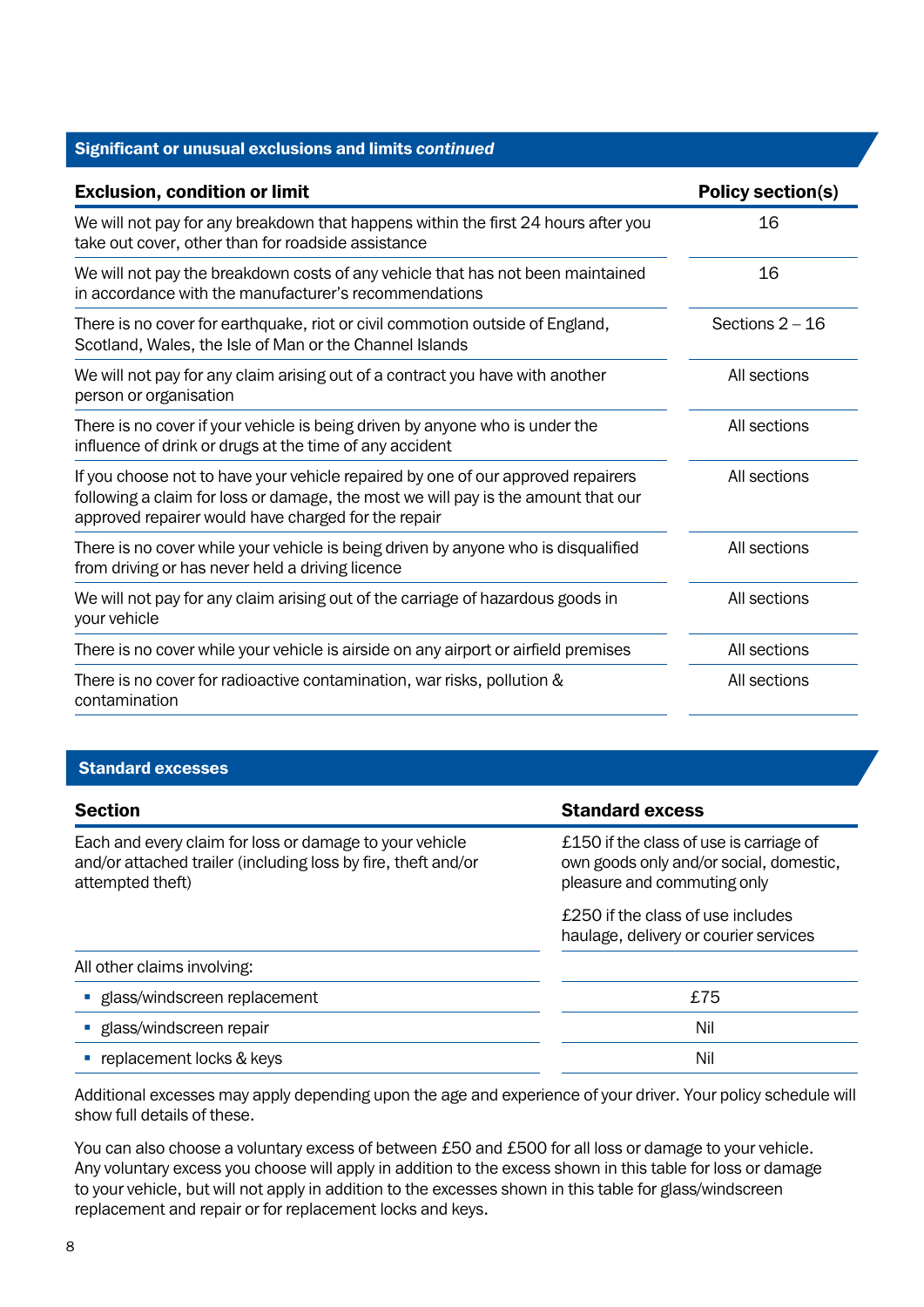### Policy duration

This is an annually renewable policy.

### Law applicable

You and we can choose the law which applies to this policy. We propose that the law of England and Wales apply. Unless we and you agree otherwise, the Law of England and Wales will apply to this policy.

The contractual terms and conditions and other information relating to this contract will be written in English.

### Cancellation process

If you cancel the policy within 14 days of buying it or receiving your documents (whichever is the later), we will return any premium paid as long as cover has not yet started. If cover has started, you will receive a proportional refund in respect of the cover you have not yet used.

If you cancel after those 14 days have passed, you will receive a proportional refund in respect of the cover you have not yet used less a cancellation fee of £52.50.

In all cases, if you have made a claim, or a claim has been registered against you, you will not be entitled to a refund and the cancellation charge will still apply.

### Making a complaint

If you have a complaint about your policy you should contact us.

If your complaint relates to a claim on your policy please contact the department dealing with your claim. If you are not satisfied with the way in which your complaint has been dealt with, you should write to Customer Relations at AXA Insurance.

If we have given you our final response and you are still not satisfied, or if you have not received our final response within 8 weeks of telling us about your complaint, you may be eligible to refer your case to the Financial Ombudsman Service (FOS). If applicable, you will receive details of how to do this at the appropriate stage of the complaints process.

Referral to the FOS will not affect your right to take legal action.

Full details of addresses and contact numbers can be found within the policy booklet.

### Financial Services Compensation Scheme (FSCS)

We are covered by the Financial Services Compensation Scheme (FSCS). You may be entitled to compensation in the unlikely event we cannot meet our obligations to you. This depends on the type of insurance, size of the business and the circumstances of the claim.

Further information about the compensation scheme arrangements is available from the FSCS [\(www.fscs.org.uk\)](http://www.fscs.org.uk).